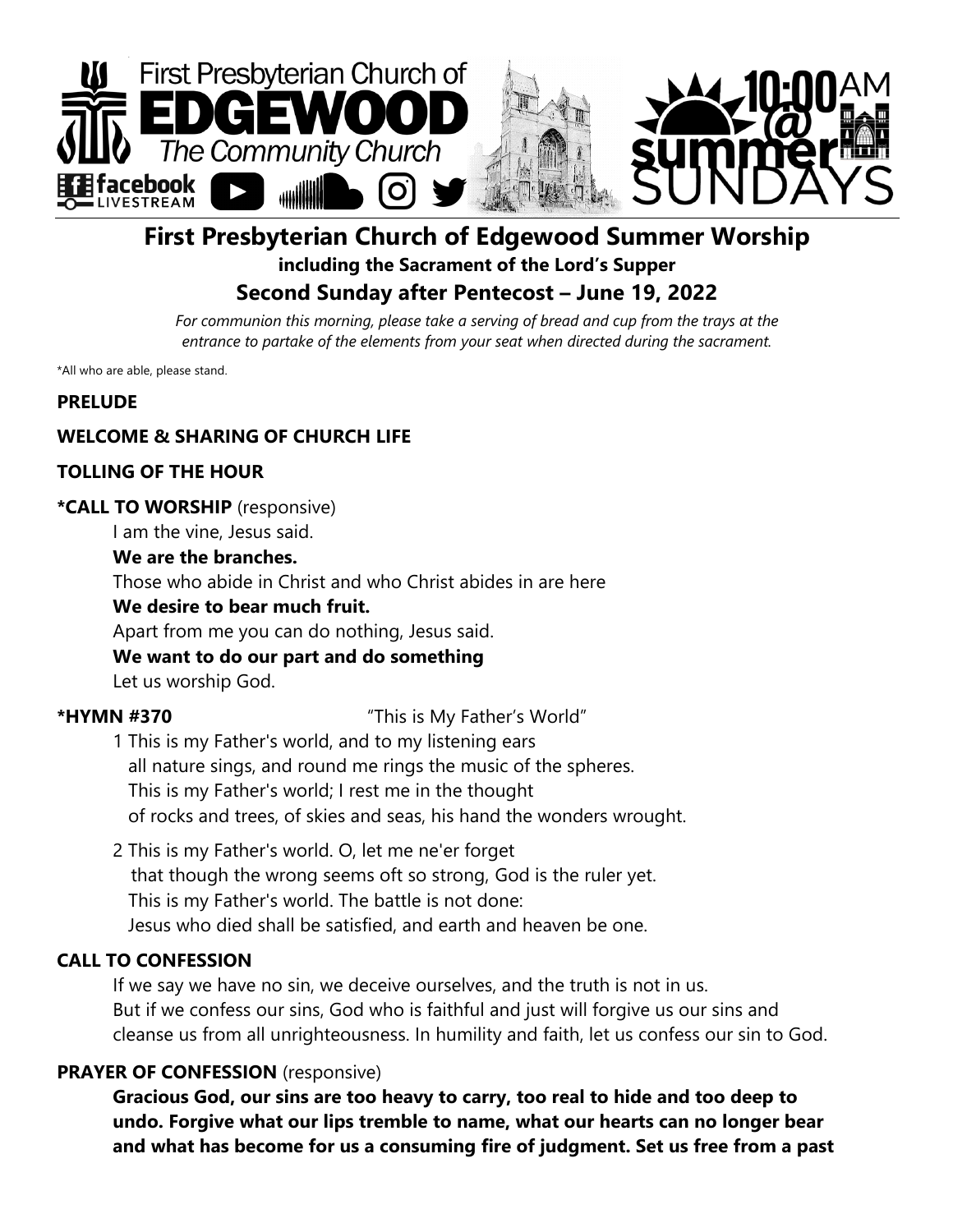**that we cannot change; open to us a future where we can be changed; and grant us grace to grow more and more in your likeness and image. Help us hear you in the silence. Create in us a clean heart, O God, and renew a right spirit within us. Do not cast us from your presence or take your Holy Spirit from us. Restore to us the joy of your salvation and sustain us with your bountiful Spirit through Jesus Christ, the light of the world. Amen.** (silent confession)

## **ASSURANCE OF PARDON**

Hear the teaching of Christ: "I give you a new commandment, that you love one another. Just as I have loved you, you also should love another." In Jesus Christ, we are all forgiven. Amen.

# **\*RESPONSE #582** "Glory to God, Whose Goodness Shines"

1 Glory to God, whose goodness shines on me, and to the Son, whose grace has pardoned me, and to the Spirit, whose love has set me free. As it was in the beginning, is now and ever shall be. Amen.

2 World without end, without end. Amen. (3x) As it was in the beginning, is now and ever shall be. Amen.

# **\*PASSING THE PEACE OF CHRIST**

The peace of our Lord Jesus Christ be with you: **and also with you.** *(Please share the peace as you feel safe and comfortable.)*

#### **GATHERING SONG** "Spirit Song"

Oh, let the Son of God enfold you with his Spirit and his love;

Let him fill your heart and satisfy your soul.

Oh, let him have the things that hold you, and his Spirit, like a dove,

Will descend upon your life and make you whole.

Jesus, O Jesus, come and fill your lambs.

Jesus, O Jesus, come and fill your lambs.

# **SCRIPTURE** Psalm 22:19-28

But you, LORD, do not be far from me. You are my strength; come quickly to help me. **<sup>20</sup>** Deliver me from the sword, my precious life from the power of the dogs. **<sup>21</sup>** Rescue me from the mouth of the lions; save me from the horns of the wild oxen. **<sup>22</sup>** I will declare your name to my people; in the assembly I will praise you. **<sup>23</sup>** You who fear the LORD, praise him! All you descendants of Jacob, honor him! Revere him, all you descendants of Israel! **<sup>24</sup>** For he has not despised or scorned the suffering of the afflicted one; he has not hidden his face from him but has listened to his cry for help. **<sup>25</sup>** From you comes the theme of my praise in the great assembly; before those who fear you I will fulfill my vows.

**<sup>26</sup>** The poor will eat and be satisfied; those who seek the LORD will praise him— may your hearts live forever! **<sup>27</sup>** All the ends of the earth will remember and turn to the LORD, and all the families of the nations will bow down before him, **<sup>28</sup>** for dominion belongs to the LORD and he rules over the nations.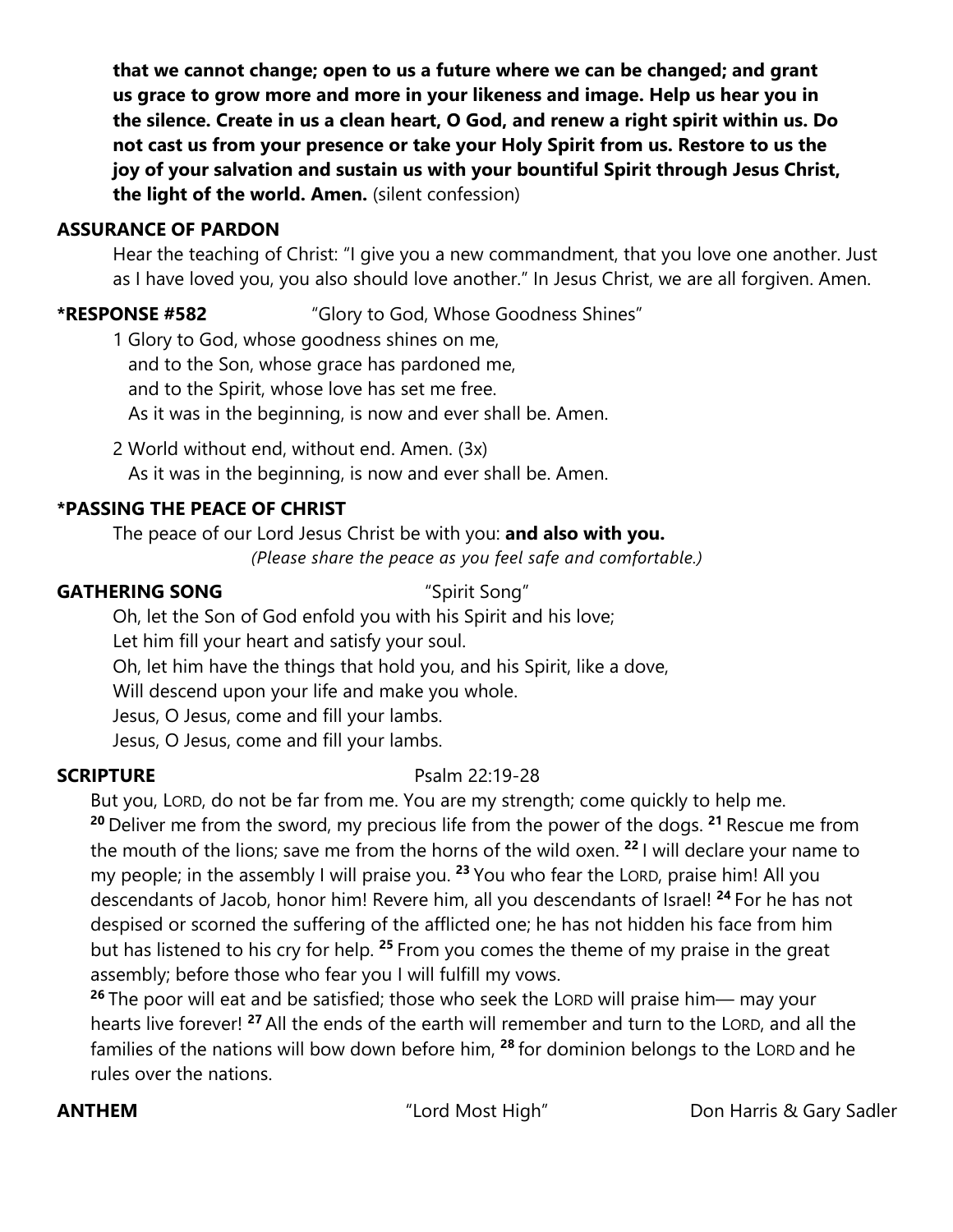#### **SCRIPTURE** 1 Kings 19:1-15a

Now Ahab told Jezebel everything Elijah had done and how he had killed all the prophets with the sword. **<sup>2</sup>** So Jezebel sent a messenger to Elijah to say, "May the gods deal with me, be it ever so severely, if by this time tomorrow I do not make your life like that of one of them." **<sup>3</sup>** Elijah was afraidand ran for his life. When he came to Beersheba in Judah, he left his servant there, **<sup>4</sup>** while he himself went a day's journey into the wilderness. He came to a broom bush, sat down under it and prayed that he might die. "I have had enough, LORD," he said. "Take my life; I am no better than my ancestors." **<sup>5</sup>** Then he lay down under the bush and fell asleep. All at once an angel touched him and said, "Get up and eat." **<sup>6</sup>** He looked around, and there by his head was some bread baked over hot coals, and a jar of water. He ate and drank and then lay down again. **<sup>7</sup>** The angel of the LORD came back a second time and touched him and said, "Get up and eat, for the journey is too much for you." **<sup>8</sup>** So he got up and ate and drank. Strengthened by that food, he traveled forty days and forty nights until he reached Horeb, the mountain of God. **<sup>9</sup>** There he went into a cave and spent the night. And the word of the LORD came to him: "What are you doing here, Elijah?" **<sup>10</sup>** He replied, "I have been very zealous for the LORD God Almighty. The Israelites have rejected your covenant, torn down your altars, and put your prophets to death with the sword. I am the only one left, and now they are trying to kill me too." **<sup>11</sup>** The LORD said, "Go out and stand on the mountain in the presence of the LORD, for the LORD is about to pass by." Then a great and powerful wind tore the mountains apart and shattered the rocks before the LORD, but the LORD was not in the wind. After the wind there was an earthquake, but the LORD was not in the earthquake. **<sup>12</sup>** After the earthquake came a fire, but the LORD was not in the fire. And after the fire came a gentle whisper. **<sup>13</sup>** When Elijah heard it, he pulled his cloak over his face and went out and stood at the mouth of the cave. Then a voice said to him, "What are you doing here, Elijah?" **<sup>14</sup>** He replied, "I have been very zealous for the LORD God Almighty. The Israelites have rejected your covenant, torn down your altars, and put your prophets to death with the sword. I am the only one left, and now they are trying to kill me too." **<sup>15</sup>** The LORD said to him, "Go back the way you came, and go to the Desert of Damascus. When you get there, anoint Hazael king over Aram.

# **SERMON COLLET THE SILE TO THE SILE TO THE SILE TO THE SILE TO THE SILE TO THE SILE TO THE SILE TO THE SILE TO THE SILE TO THE SILE TO THE SILE TO THE SILE TO THE SILE TO THE SILE TO THE SILE TO THE SILE TO THE SILE TO T**

**\*HYMN #824** "Near to the Heart of God"

1 There is a place of quiet rest, near to the heart of God, a place where sin cannot molest, near to the heart of God.

#### Refrain:

 O Jesus, blest Redeemer, sent from the heart of God, hold us, who wait before thee, near to the heart of God.

# **SHARING OF THIS WEEK'S PRAYER REQUESTS**

- 2 There is a place of comfort sweet, near to the heart of God, a place where we our Savior meet, near to the heart of God. (Refrain)
- 3 There is a place of full release, near to the heart of God, a place where all is joy and peace, near to the heart of God. (Refrain)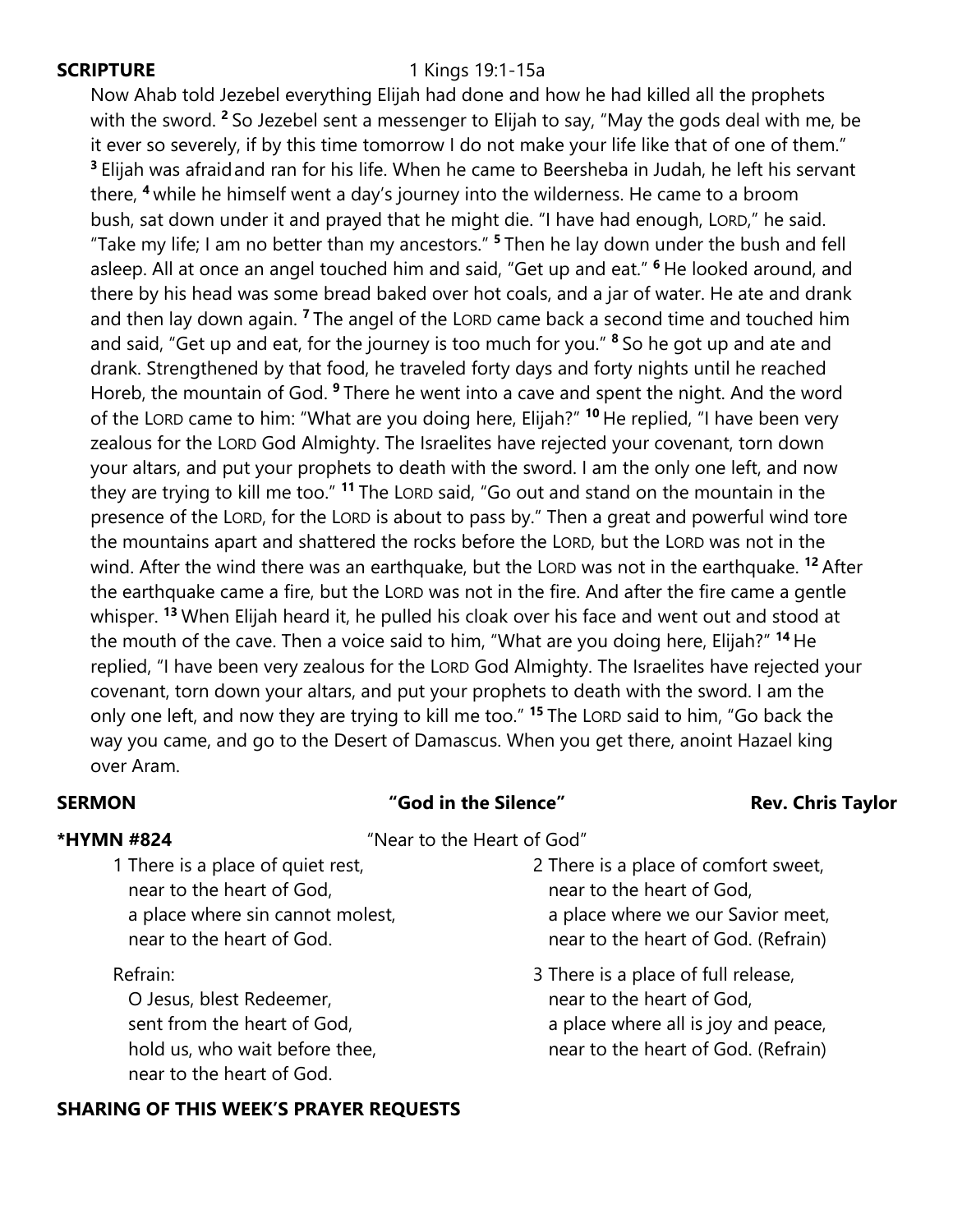#### **PASTORAL PRAYER & THE LORD'S PRAYER**

**Our Father, who art in heaven, hallowed be thy name. Thy kingdom come, thy will be done, on earth as it is in heaven. Give us this day our daily bread; and forgive us our debts, as we forgive our debtors; and lead us not into temptation but deliver us from evil. For thine is the kingdom, and the power, and the glory forever. Amen.**

#### **RESPONSE #533** "In the Singing"

In the singing, in the silence, in the hands expectant, open, in the blessing, in the breaking, in the Presence at this table Jesus Christ, Jesus Christ, be the wine of grace: Jesus Christ, Jesus Christ, be the bread of peace.

### **THE SACRAMENT OF THE LORD'S SUPPER**

*If you have not already done so, please get a serving of bread and cup from the trays at the entrance to partake of the elements from your seat when directed.*

#### **INVITATION TO THE LORD'S TABLE GREAT PRAYER OF THANKSGIVING**

The Lord be with you. **And also with you.** Lift up your hearts. **We lift them to the Lord.** Let us give thanks to the Lord our God.

### **It is right to give our thanks and praise.**

It is truly right and our greatest joy to give you thanks and praise,

O Lord our God, creator and ruler of the universe.

You made a way through the sea, a path through the waters.

### **Even now you are doing a new thing—making rivers flow in the desert, forming a people for yourself, that we might declare your praise.**

Therefore; we praise you, joining our voices with choirs of angels

with prophets, apostles, and martyrs,

and with all the faithful of every time and place

who forever sing to the glory of your name:

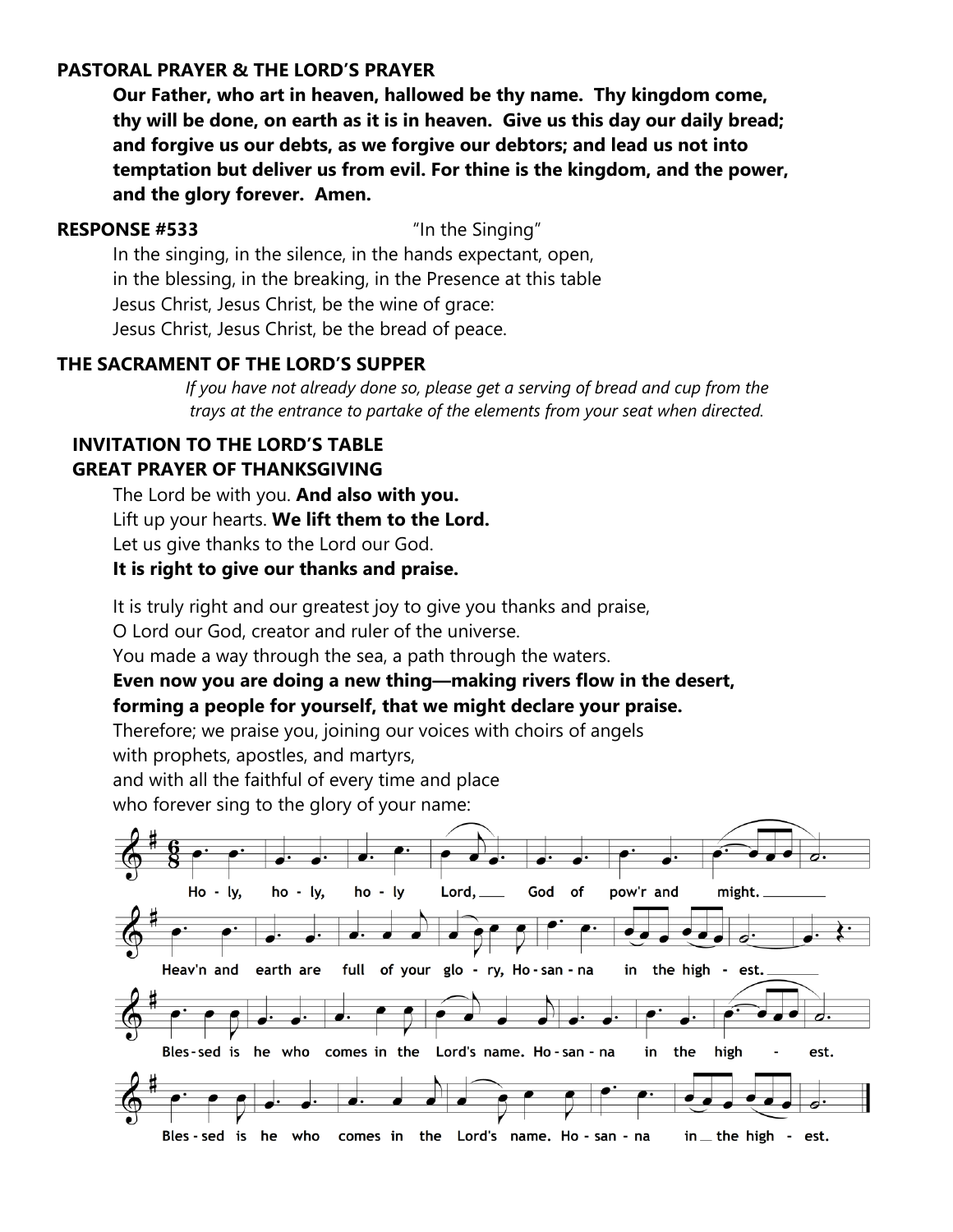You are holy, O God of majesty,

and blessed is Jesus Christ, your Son, our Lord.

**Jesus healed the sick, fed the hungry, and cast out demons,** 

**seeking to gather your children as a hen shelters her brood beneath her wings.** 

**He wept over Jerusalem when we rejected his saving love.** 

Remembering your gracious acts in Jesus Christ,

we take from your creation this bread and this cup

# **and joyfully celebrate his dying and rising,**

# **as we await the day of his coming.**

Great is the mystery of faith:



Gracious God, pour out your Holy Spirit upon us

and upon these your gifts of bread and wine,

that the bread we break and the cup we bless

may be the communion of the body and blood of Christ.

### **By your Spirit, unite us with Christ and with your church in all the world.**

**Help us to stand firm in the faith, as citizens of heaven,** 

**awaiting the coming of our Savior, the Lord Jesus Christ.** 

Through Christ, with Christ, in Christ, in the unity of the Holy Spirit, all glory and honor are yours, almighty God, now and forever. Amen.

# **BREAKING OF THE BREAD & COMMUNION OF THE PEOPLE**

The sacrament of the Lord's Supper is shared from your seats.

# **PRAYER AFTER COMMUNION** (unison)

**Holy Spirit, you have filled us with your life. Christ our Savior, you have embraced us in your love. God our creator, you have fed us with your grace. Now send us out into your beloved world to share your life, your love, your grace with all. Blessing and honor and glory to you, holy, holy, holy Lord. Amen.**

# **RESPONSE**



# **INVITATION TO RECEIVE OUR TITHES & OFFERINGS** fpcedgewood.org/donate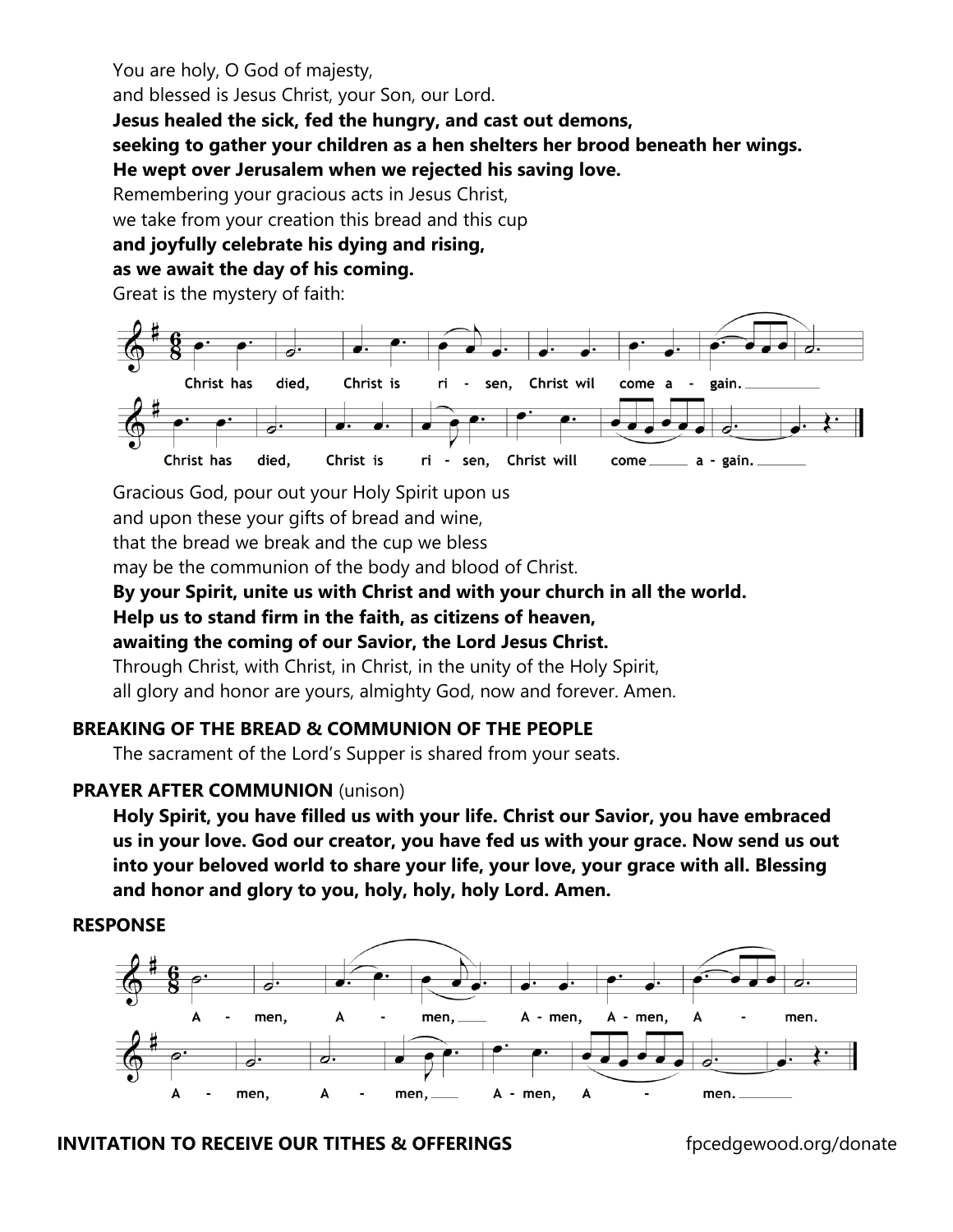### **PRAYER OF DEDICATION** (unison)

**Blessed are you, God of all creation. Through your goodness, we have these gifts to share. Accept and use our offerings for your glory and for the service of your kingdom. Blessed be God forever.**

**\*HYMN #291** "Spirit, Spirit of Gentleness"

Refrain: Spirit, spirit of gentleness, blow through the wilderness, calling and free. Spirit, spirit of restlessness, stir me from placidness, wind, wind on the sea.

- 1 You moved on the waters; you called to the deep; then you coaxed up the mountains from the valleys of sleep; and over the eons you called to each thing, "Awake from your slumbers and rise on your wings." (Refrain)
- 2 You swept through the desert; you stung with the sand; and you goaded your people with a law and a land. When they were confounded

 with idols and lies, then you spoke through your prophets to open their eyes. (Refrain)

- 3 You sang in a stable; you cried from a hill; then you whispered in silence when the whole world was still And down in the city, you called once again when you blew through your people on the rush of the wind. (Refrain)
- 4 You call from tomorrow; you break ancient schemes; from the bondage of sorrow the captives dream dreams. Our women see visions; our men clear their eyes. With bold new decisions your people arise. (Refrain)

### **BENEDICTION**

#### **POSTLUDE**

*We invite you to sit and enjoy the postlude Sunny has prepared for us. This also helps with the live-streamed recording to have clear audio for those joining us in worship online.*

### *Participants in this worship service:*

**The Rev. Chris Taylor,** guest pastor | **Elder Tyler McGuigan,** liturgist **Shaun Cloonan,** minister of music | **Sunny Sakai,** pianist **John Foster,** videographer

### **Music presented with permission under CCLI copyright license #1381818 & streaming license #20445653**

This service may be found posted on our website at **www.fpcedgewood.org,** on our **YouTube channel**, or audio only on our SoundCloud channel at **www.soundcloud.com/fpcedgewood**

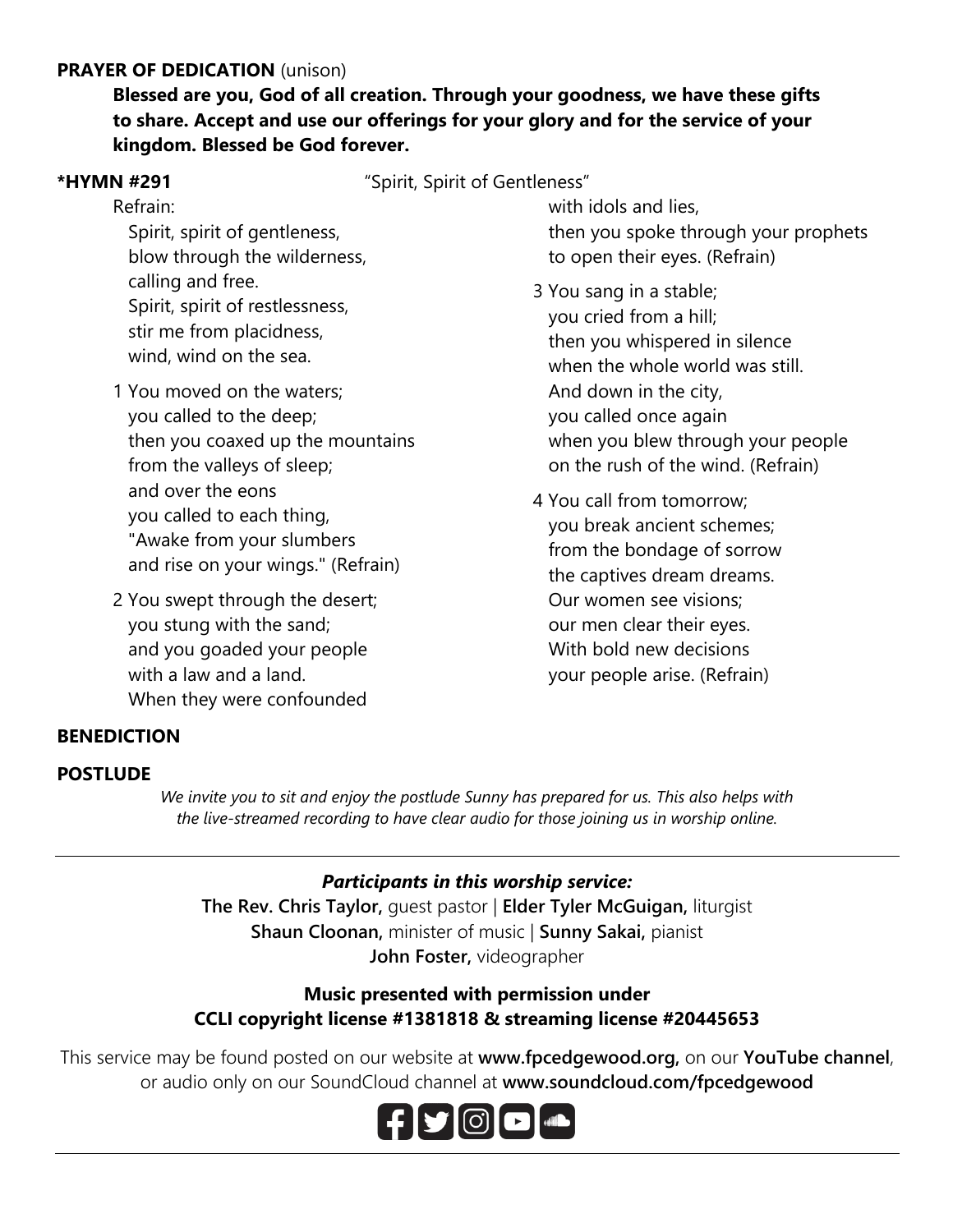# **Welcome! Thanks be to God for allowing us to worship with you!**

IN-PERSON WORSHIP GUIDELINES:

- **Masks are now optional for all in attendance.** We will continue to have a supply of disposable masks at the entrances to the church for those who wish to wear one during services.
- **Please continue to social distance in the marked pews.**
- Out of respect for those who choose or need to continue wearing masks, our practice of passing the peace and sharing communion from our seats, as well as collecting the offering at the entrance to the sanctuary will not change.

We will continue to monitor cases and transmission levels and will relax or strengthen this guidance as health and safety protocols dictate. Thanks to all for their cooperation in keeping our church family healthy and safe. Live-streamed online worship will continue to be available on Facebook and YouTube for those who choose to stay home until they feel safe to rejoin in person.

IF YOU ARE VISITING WITH US TODAY: first, welcome! Please fill out a blue visitor's card found in the pew rack. If you are interested in being on our email or newsletter mailing lists, provide that information so we can keep in touch. We hope you consider joining us more often!

THIS MORNING, WE WELCOME to our pulpit the Rev. Chris Taylor as guest pastor. Rev. Chris serves as an Admissions Counselor at Pittsburgh Theological Seminary, where he works with prospective students discerning a call to ministry. A graduate of PTS in '19, Chris calls both Pittsburgh and North Carolina home. In his free time, Chris enjoys reading, board games with his wife Rose, and long walks with their dog Huey.

JOIN US FOR DONUTS FOR DADS following morning worship in the Gathering Place sponsored by the Board of Deacons.

BOOK CLUB MEETS WEEKLY, discussing "Pilgrims Progress in Today's English" by John Bunyan 10:00AM, Tuesdays at the home of Rhonda Apessos, 361 Maple Avenue, Edgewood.

WEDNESDAY NIGHT ZOOM BIBLE STUDY is on a summer break until September.

RECYCLE BINS are in the last pew of the sanctuary and a blue bin at the side entrance for bulletins, cups, (list of what is accepted is posted on bins).

JOIN US FOR UPCOMING SUMMER WORSHIP SERVICES:

June 26 – Rev. Bob Ruefle preaching

July 3 – Rev. Jane Duffield preaching, Communion

July 10 – "The Good Word in Music" (jazz vespers-style worship with lots of music by Sunny!)

July 17 – Heather Henkel preaching

July 24 – Heather Henkel preaching, Christmas in July (tentatively)



OUR NEXT COMMUNITY DINNER is on Wednesday, July 6 from 6:00- 8:00PM on the Side Lawn, and will be a Sausage & Pierogi Fest. We're asking for folks interested in volunteering as set-up, servers, or clean-up crew, or those donating side dishes or desserts to sign up

using the SignUp Genius link on the website and in the weekly email sent out so that we can better plan each month.